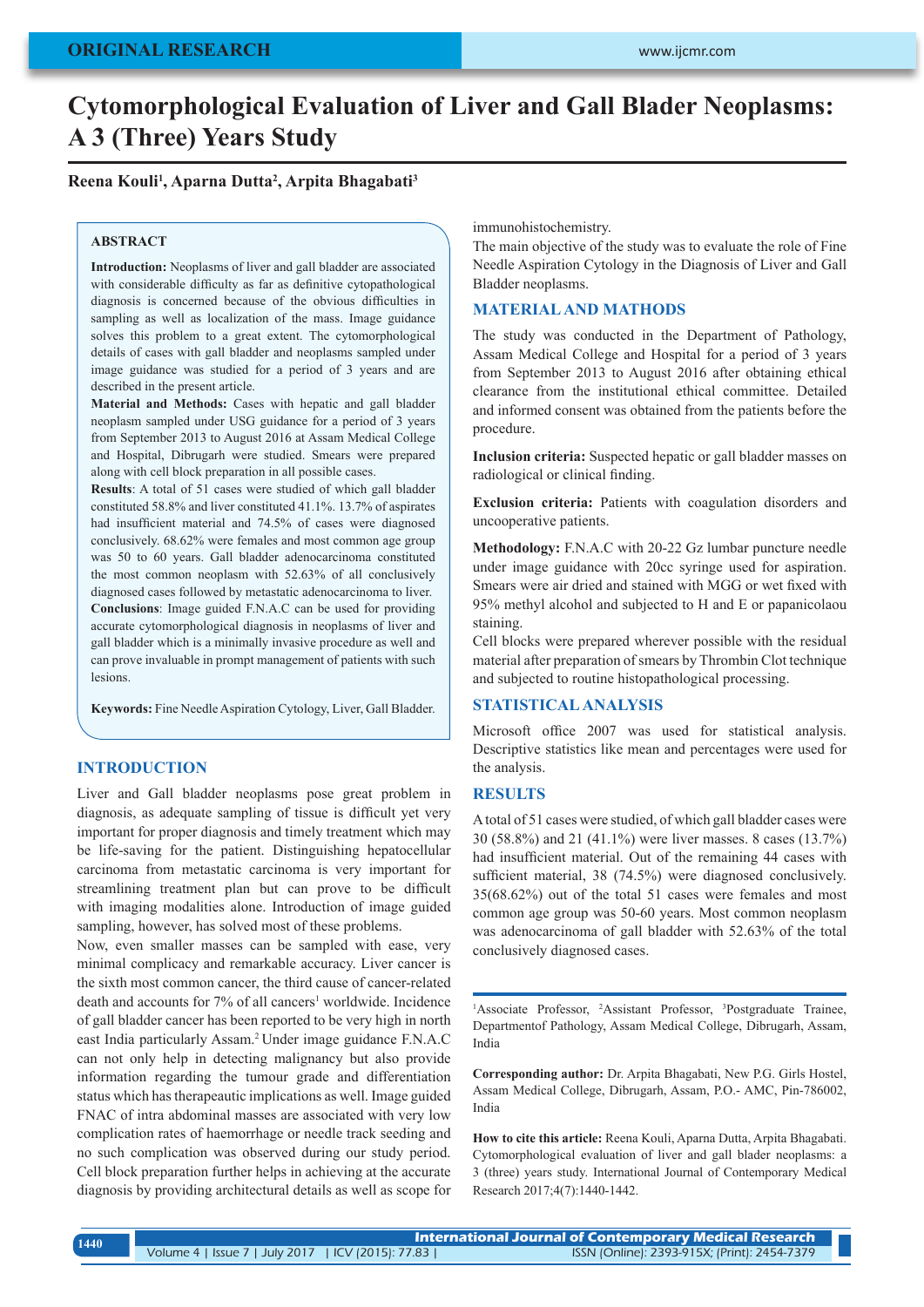| Age of the                                        | <b>Differentiation</b> | <b>Cellular</b>  | <b>Transgressing</b> | Cytoplasm                 | <b>Nucleus</b>              |
|---------------------------------------------------|------------------------|------------------|----------------------|---------------------------|-----------------------------|
| patient(yr)                                       |                        | Arrangement      | endothelial cells    |                           |                             |
| 48                                                | Well                   | Sheets and Acini | Present              | Moderate amount, granular | Coarse chromatin, prominent |
|                                                   |                        |                  |                      |                           | nucleoli, stripped nucleus  |
| 52                                                | Moderate               | <b>Sheets</b>    | Absent               | Moderate amount,          | Coarse chromatin,           |
|                                                   |                        |                  |                      | Vacuolated                | conspicuous nucleoli        |
| 68                                                | Moderate               | Trabeculae       | Absent               | Moderate amount,          | Coarse chromatin,           |
|                                                   |                        |                  |                      | Granular, Inclusions      | conspicuous nucleoli        |
| 45                                                | Poor                   | Dispersed        | Absent               | Moderate Amount,          | Coarse Chromatin,           |
|                                                   |                        |                  |                      | Vacuolated                | Conspicuous nucleoli,       |
|                                                   |                        |                  |                      |                           | Intranuclear Inclusions.    |
|                                                   |                        |                  |                      |                           | Stripped nucleii            |
| <b>Table-1:</b> Cases of hepatocellular carcinoma |                        |                  |                      |                           |                             |



**Figure-1:** Well differentiated adenocarcinoma of gall bladder showing well formed acini



**Figure-3:** Hepatocellular carcinoma (well differentiated) showing transgressing endothelial cells through carcinomatous cells

Out of a total of 30 gall bladder aspirates, 5 (16.66%) had insufficient material. In another 4 (13.33%) cases diagnosis remained inconclusive because of only necrotic material in one, necrotic and inflammatory cells with scanty malignant appearing epithelial cells in other three cases. 21(70%) cases of gall bladder masses were diagnosed conclusively, of which 1 case (4.7%) was adenosquamous carcinoma and rest 20 (95.23%) were adenocarcinoma. Moderately differentiated adenocarcinoma constituted 14(70%) of total 20 cases of adenocarcinoma followed by 3(15%) cases each of poorly and well differentiated variant (Figure 1). Two cases of adenocarcinoma were reported post cholecystectomy in the gall bladder fossa region, one each were moderate and poorly



**Figure-2:** Metastatic GIST to liver showing spindled cells with tapering ends

differentiated. The case of adenosquamouscarcinoma showed ill defined acini of adenocarcinomatous cells with round to oval nucleus prominent nucleolus and moderate amount of pale blue cytoplasm along with few distinctly malignant squamous cells dispersed in the background. In the adenocarcinoma cases, arrangement of cells varied from well formed acini in the well differentiated cases to ill defined clusters and singly dispersed cells. One case showed presence of intranuclear cytoplasmic inclusions while another case showed signet ring appearance of cells without extracellular mucin.

In the hepatic aspirates, 2(9.5%) cases had insufficient material consisting of only blood elements, while in another 2 cases diagnosis remained inconclusive because of only inflammatory cells with normal looking and degenerated hepatocytes. 17(80.95%) of the cases were diagnosed conclusively, of which metastatic adenocarcinoma constituted maximum number of cases-11(64.7%), followed by hepatocellular carcinoma 4(23.5%) and one case each of metastatic GIST to liver and hepatoblastoma. Out of the hepatocellular carcinoma cases (table 1), two were moderately differentiated, one each were well differentiated and poorly differentiated. The well differentiated variants showed the presence of transgressing endothelial cells (Figure 2). The poorly differentiated variant was observed in a 45 years old female who was seropositive for HBsAg. Out of the metastatic adenocarcinoma cases majority was observed to be from colon- 5(45.45%) cases and one case each from lung, gallbladder, and ovary, while in another 3(27.27%) cases origin could not be determined. One case of hepatoblastoma was diagnosed.